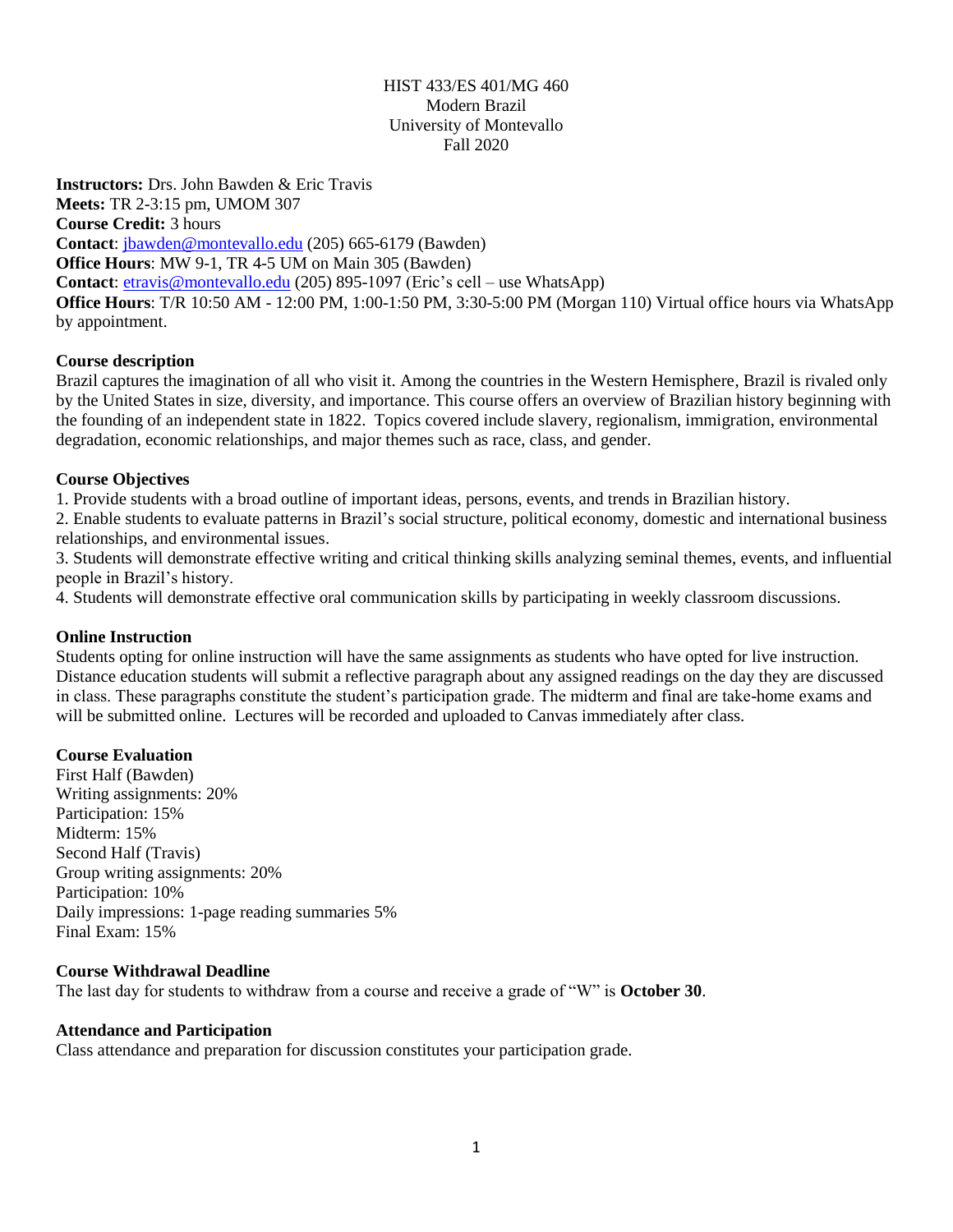#### **Disclaimer**

We reserve the right, after written announcement, to change course requirements or the method of assessment.

#### **Required Texts**

Laurentino Gomes, *1808: The Flight of the Emperor* Carolina Maria de Jesus, *Child of the Dark: The Diary of Carolina Maria De Jesus*

#### **E-reserve**

All course reading materials will be available in the E-reserve file folder or as weblinks.

#### **Disability Policy**

The University of Montevallo provides equal opportunity to qualified students. If you have a disability (medical, physical, learning, psychological, etc.) and wish to request disability-related accommodations to complete course requirements, contact Disability Support Services (located in Main Hall, rear entrance; 205-665-6250). Course requirements cannot be waived, but reasonable accommodations may be provided based on disability documentation and course objectives. Accommodations cannot be made retroactively.

#### **Plagiarism and Academic Dishonesty**

To claim as one's own the ideas or words of another is plagiarism. Plagiarism is defined as the following: using the exact words of another person's work/writing without acknowledgement of your source through the use of quotation marks and correct citation/documentation; rephrasing a passage of another writer without giving proper credit; using someone else's facts or ideas without acknowledgement. At the very least, an assignment on which plagiarism or cheating has occurred will receive no credit, i.e. a "zero," and an Academic Dishonesty Incident Form concerning the incident will be kept on file in the Office of the Vice President for Student Affairs.

## **University of Montevallo Forum**

ForUM e-mail is an official means of communication among students, faculty, and administrators at the University of Montevallo – and may be THE official means of communication between you and your instructors. If you have any questions regarding your ForUM e-mail account, you should contact Technology Services (205 665-6512).

#### **Week 1: Introducing Brazil**

Aug 25 - Course Introduction Aug 27 - Portuguese Colonialism Discuss Gomes, *1808: The Flight of the Emperor*, 1-56 on 8/27

#### **Week 2: Brazil's Independence Process**

9/1 - Independence 9/3 - Change & Continuity **Writing Assignment #1 Gomes,** *1808: The Flight of the Emperor,* **due 9/3**

#### **Week 3: The Consolidation of the Brazilian Empire**

9/8 - The Brazilian Monarchy 9/10 - Slavery Discuss Frank, *Dutra's World: Wealth and Family in Nineteenth-Century Rio de Janeiro*, 15-69 on 9/10

#### **Week 4: The Undoing of the Monarchy**

9/15 - The Paraguayan War (1865-1870) 9/17 - Fall of the Monarchy Discuss Bawden, *Latin American Soldiers*, 90-109 on 9/17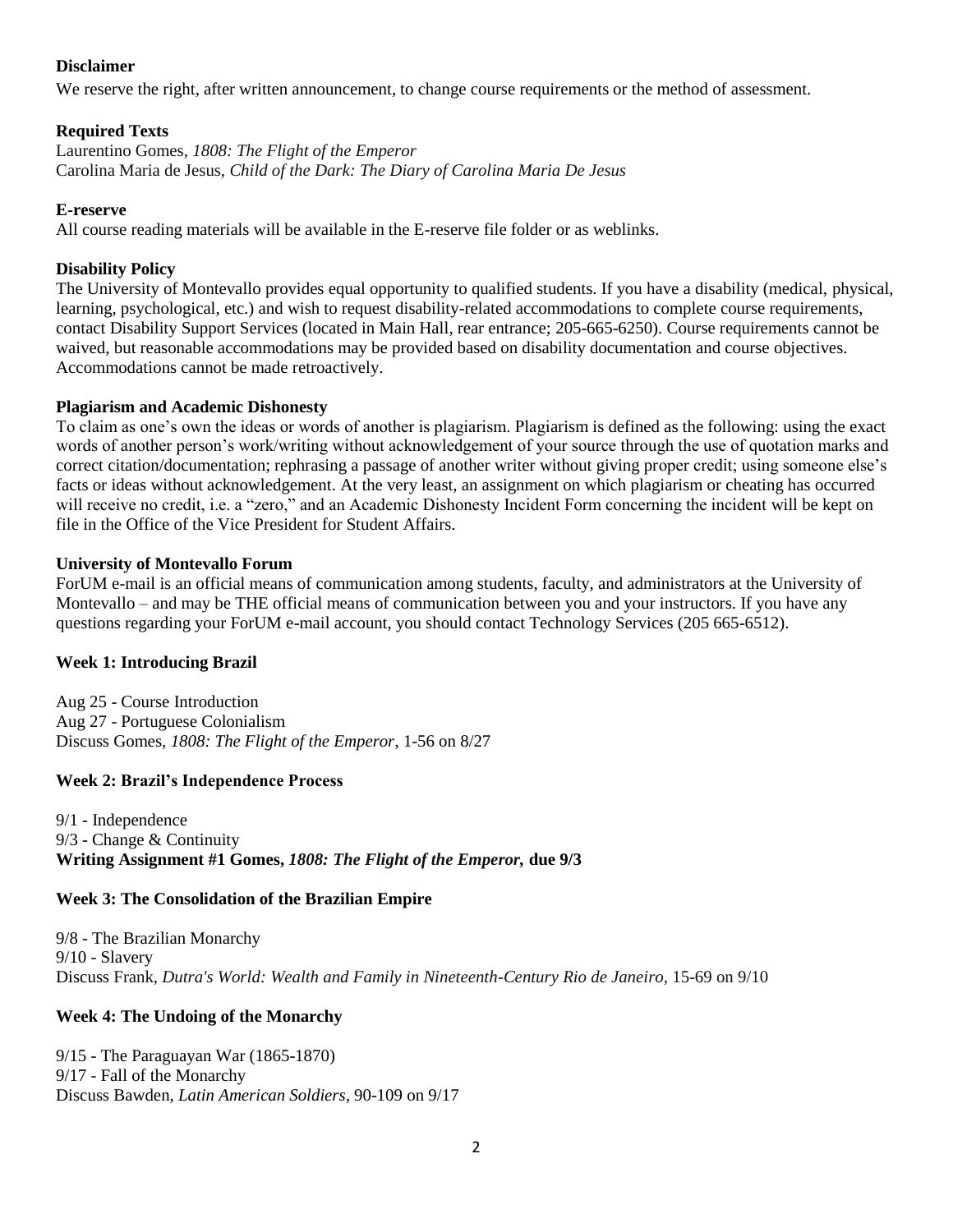#### **Week 5: The First Republic and its Discontents**

9/22 - The Old Republic  $9/24 - WWI$ Watch: Footage of Lampião

### **Week 6: Getúlio Vargas and WWII**

9/29 - Getúlio Vargas & the Estado Novo  $10/1 -$  WWII & Urban poverty Watch: US Government Newsreel, "Brazil at War" Discuss: De Jesus, *Child of the Dark*, 17-45 on 10/1

#### **Week 7: Industrialization, Urban Poverty, and the Cold War**

10/6 - Revolution and Counterrevolution 10/8 - Military Rule, 1964-1985 Watch: first half of *Four Days in September* **Writing Assignment #2, De Jesus,** *Child of the Dark* **due 10/8**

#### **Week 8: Cold War Dictatorship and Democratization**

10/13 – Dictatorship and post-dictatorship 10/15 - Discuss Bawden, *Latin American Soldiers*, 114-121 **Take home midterm due 10/18**

## **Week 9: Brazil is burning**

10/20 – Watch *Island of Flowers* [\(https://vimeo.com/53862971;](https://vimeo.com/53862971) Read and discuss:

- 1. *Amazon fires created a smoke eclipse in the skies above Brazil's largest city, 2,000 miles away*  [\(https://www.businessinsider.com/amazon-fires-eclipse-sun-above-sao-paulo-brazil-2019-8\)](https://www.businessinsider.com/amazon-fires-eclipse-sun-above-sao-paulo-brazil-2019-8);
- 2. *Parts of the Amazon rainforest are on fire — and smoke can be spotted from space* [\(https://www.cbsnews.com/news/amazon-wildfire-parts-of-amazon-rainforest-on-fire-smoke-seen-from](https://www.cbsnews.com/news/amazon-wildfire-parts-of-amazon-rainforest-on-fire-smoke-seen-from-space-2019-08-20/)[space-2019-08-20/\)](https://www.cbsnews.com/news/amazon-wildfire-parts-of-amazon-rainforest-on-fire-smoke-seen-from-space-2019-08-20/);
- 3. Brazil socio-geographic overview [\(https://open.lib.umn.edu/worldgeography/chapter/6-3-brazil/\)](https://open.lib.umn.edu/worldgeography/chapter/6-3-brazil/);
- 4. *Climate Change, Migration, and Conflict in the Amazon and the Andes* (Pages 17-40 from [https://www.americanprogress.org/wp-content/uploads/2013/02/SouthAmericaClimateMigration.pdf\)](https://www.americanprogress.org/wp-content/uploads/2013/02/SouthAmericaClimateMigration.pdf)

# 10/22 – Dependency Theory, World Systems Theory, Modernization Theory:

#### Watch British A level videos

- 1. [https://www.youtube.com/watch?v=FNEh\\_WRvPQw&feature=youtu.be](https://www.youtube.com/watch?v=FNEh_WRvPQw&feature=youtu.be) (Dependency Theory)
- 2. <https://www.youtube.com/watch?v=M3i6KmoHQgY&feature=youtu.be> (World Systems Theory)
- 3. <https://www.youtube.com/watch?v=79gCqjl6ihQ&feature=youtu.be> (Then & Now: World-Systems Theory, Dependency Theory and Global Inequality)

Read and discuss: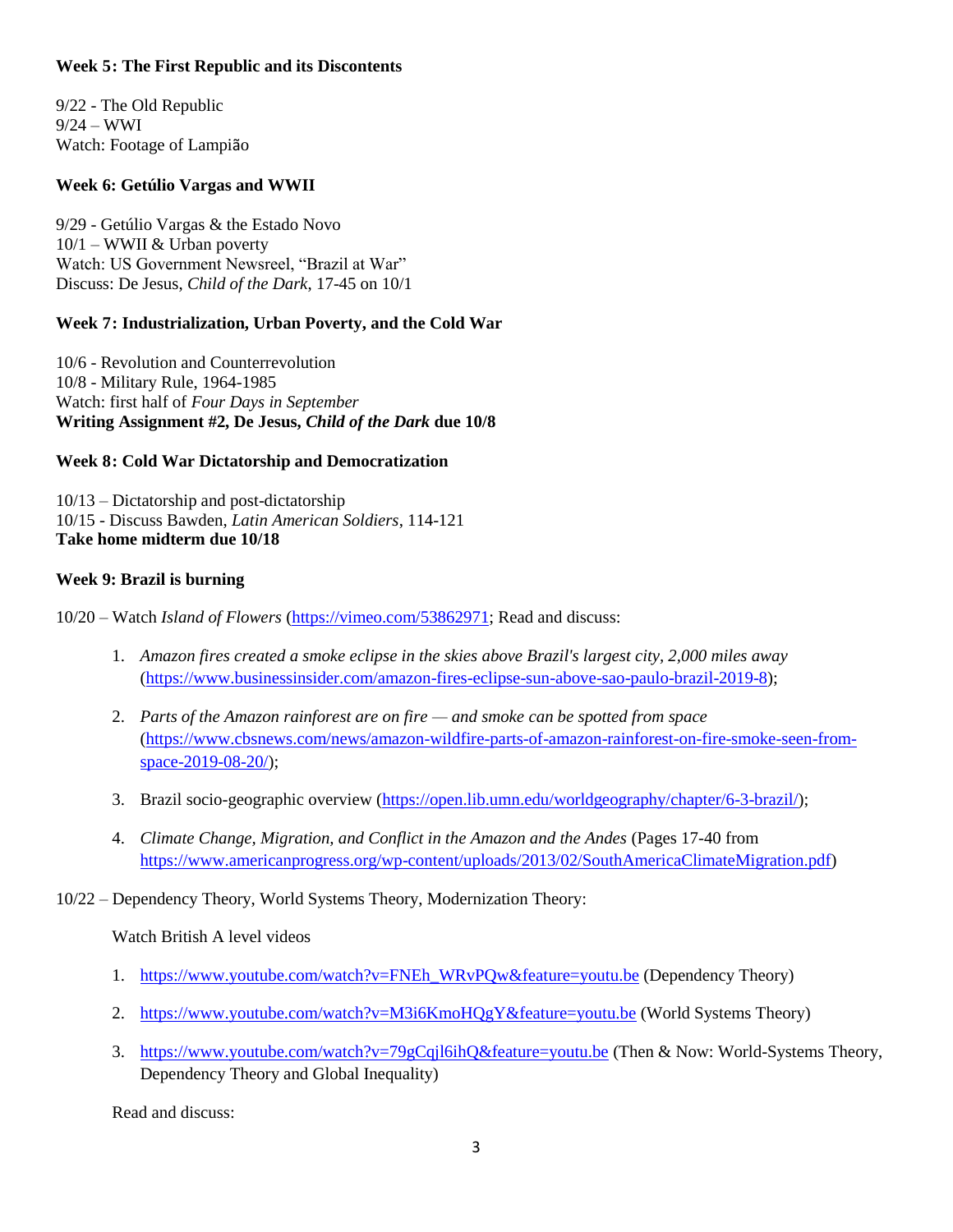- 1. *Aid in reverse: how poor countries develop rich countries* [\(https://www.theguardian.com/global](https://www.theguardian.com/global-development-professionals-network/2017/jan/14/aid-in-reverse-how-poor-countries-develop-rich-countries?CMP=fb_gu)[development-professionals-network/2017/jan/14/aid-in-reverse-how-poor-countries-develop-rich](https://www.theguardian.com/global-development-professionals-network/2017/jan/14/aid-in-reverse-how-poor-countries-develop-rich-countries?CMP=fb_gu)[countries?CMP=fb\\_gu\)](https://www.theguardian.com/global-development-professionals-network/2017/jan/14/aid-in-reverse-how-poor-countries-develop-rich-countries?CMP=fb_gu)
- 2. *The Open Veins of Latin America* excerpts (provided)
	- a. Lust for Gold, Lust for Silver (pages 49-58)
	- b. King Sugar and Other Agricultural Monarchs (pages 59-102)
	- c. The Invisible Sources of Power (pages 134-139, 153-162)
	- d. The Contemporary Structure of Plunder (pages 205-243)

#### **Week 10: International Institutions**

10/27 – Watch and discuss:

- 1. <https://www.youtube.com/watch?v=jKnhcWhtgC8> (*The IMF in Brazil in the late 1990s*);
- 2. <https://www.youtube.com/watch?v=WYCH1Ylncxc> (*IMF & World Bank are weapons of war, by John Pilger*);
- 3. [https://peopleoverprofit.online/infographics-how-the-world-bank-group-facilitates-the-corporate-capture-of](https://peopleoverprofit.online/infographics-how-the-world-bank-group-facilitates-the-corporate-capture-of-development-2nd-of-series-on-the-world-bank/)[development-2nd-of-series-on-the-world-bank/;](https://peopleoverprofit.online/infographics-how-the-world-bank-group-facilitates-the-corporate-capture-of-development-2nd-of-series-on-the-world-bank/)
- 4. [http://www.internationalaffairs.org.au/australianoutlook/how-the-world-bank-facilitates-burning-in-the](http://www.internationalaffairs.org.au/australianoutlook/how-the-world-bank-facilitates-burning-in-the-amazon/)[amazon/;](http://www.internationalaffairs.org.au/australianoutlook/how-the-world-bank-facilitates-burning-in-the-amazon/)
- 5. *Boulevard to Broken Dreams*, part 1 (Wade provided)
- 10/29 Watch in class: *Waste Land* (2010)
	- 1. Optional readings *Latin America: Limits to Alternative Economic Policies* (Vidal);
	- 2. *Brazil's Discourse on the Environment in the International Arena, 1972-1992* (Barros)

# **Week 11: Socio-economic geography of Brazil – favelas and periferios**

11/3 – Read and discuss:

- 1. *The economic geography of race in the New World: Brazil, 1500-2000.* (Bucciferro);
- 2. *Favelas in Rio de Janeiro, Past and Present*  [\(https://library.brown.edu/create/fivecenturiesofchange/chapters/chapter-9/favelas-in-rio-de-janeiro-past-and](https://library.brown.edu/create/fivecenturiesofchange/chapters/chapter-9/favelas-in-rio-de-janeiro-past-and-present/)[present/\)](https://library.brown.edu/create/fivecenturiesofchange/chapters/chapter-9/favelas-in-rio-de-janeiro-past-and-present/);
- 3. *Favela Favela: Four Decades of Living on the Edge in Rio De Janeiro* (Perlman, Chapters 1, 6, 10).

11/5 – Read and discuss:

1. *Changing Narratives of Race and Environment in the 19th and Early-20th Century Brazilian Amazon* (Espelt-Bombin & Harris)

# **Week 12: Securing the Frontiers and Resources – Brasilia, the Amazon and the Cerrado**

#### **Writing assignment due 11/11: Macro theories of Socio-Economics Comparison**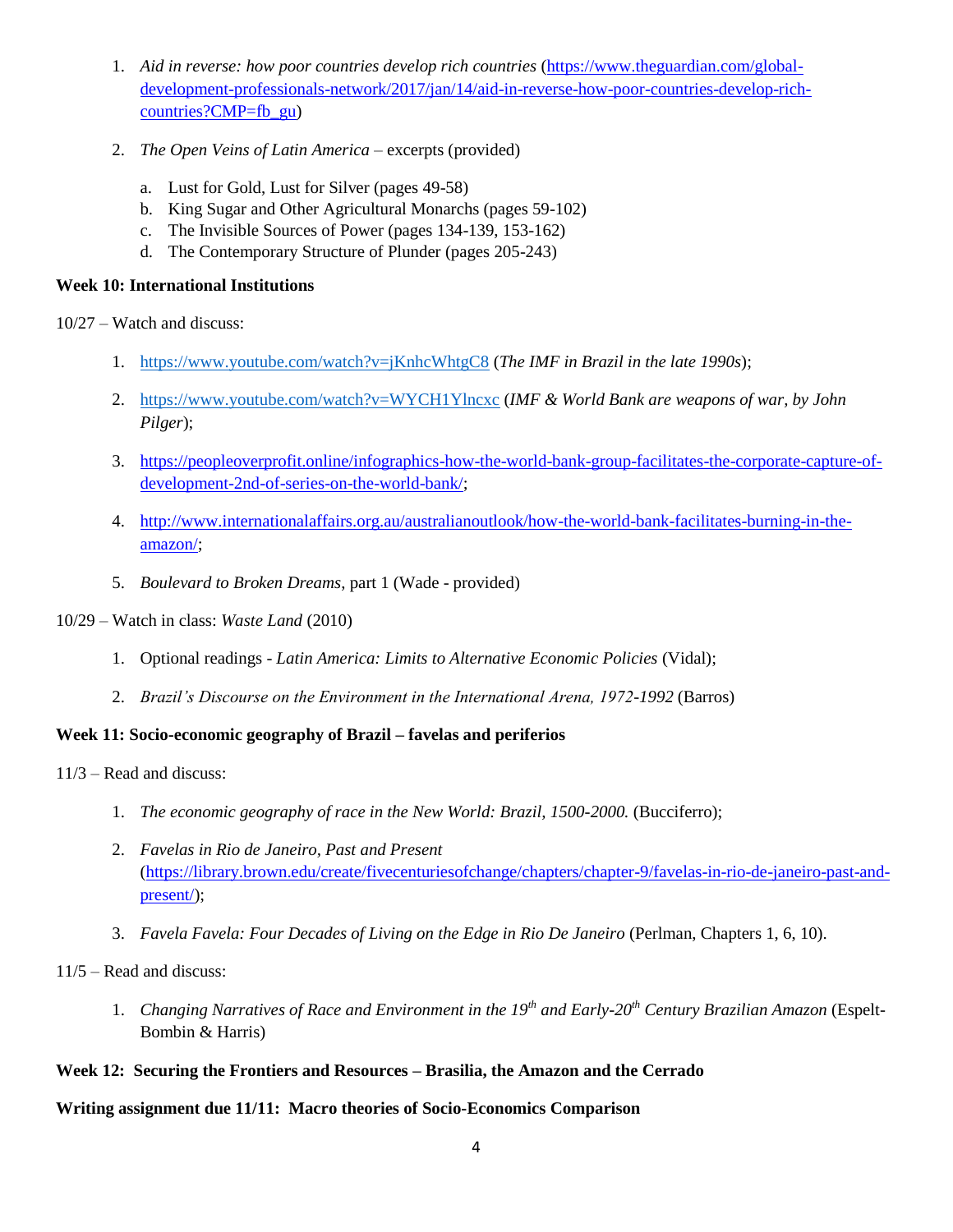## 11/10 – Read and discuss:

- 1. *The extraordinary city built in 41 months – and the forgotten man behind it* (Leadbeater); *Inside Brazil's 'cautionary tale' for utopian urbanists* [\(https://www.curbed.com/2019/6/7/18657121/brasilia-brazil-urban](https://www.curbed.com/2019/6/7/18657121/brasilia-brazil-urban-planning-architecture-design)[planning-architecture-design\)](https://www.curbed.com/2019/6/7/18657121/brasilia-brazil-urban-planning-architecture-design);
- 2. *From nationalism to global climate change: analysis of the historical evolution of environmental governance in the Brazilian Amazon* (Bidone & Kovacic);
- 3. *Brazil using coronavirus to cover up assaults on Amazon, warn activists* [\(https://www.theguardian.com/world/2020/may/06/brazil-using-coronavirus-to-cover-up-assaults-on-amazon](https://www.theguardian.com/world/2020/may/06/brazil-using-coronavirus-to-cover-up-assaults-on-amazon-warn-activists)[warn-activists\)](https://www.theguardian.com/world/2020/may/06/brazil-using-coronavirus-to-cover-up-assaults-on-amazon-warn-activists);
- 4. *Brazil minister calls for the Amazon to be monetised* [\(https://www.ft.com/content/f791bbc6-c2c3-11e9-a8e9-](https://www.ft.com/content/f791bbc6-c2c3-11e9-a8e9-296ca66511c9) [296ca66511c9\)](https://www.ft.com/content/f791bbc6-c2c3-11e9-a8e9-296ca66511c9);
- 5. *Soy boom devours Brazil's tropical savanna* [\(https://www.reuters.com/investigates/special-report/brazil](https://www.reuters.com/investigates/special-report/brazil-deforestation/)[deforestation/\)](https://www.reuters.com/investigates/special-report/brazil-deforestation/)
- 6. Optional Reading: *Framing frontier governance through territorial processes in the Brazilian Amazon* (Otsuki)
- 11/12 Read and discuss:
	- 1. *Brazil: Rainforest pays the price for the country's crisis* [\(https://www.ft.com/content/971f03aa-f9e0-11e7-](https://www.ft.com/content/971f03aa-f9e0-11e7-9b32-d7d59aace167) [9b32-d7d59aace167\)](https://www.ft.com/content/971f03aa-f9e0-11e7-9b32-d7d59aace167);
	- 2. *Investors boycott Brazil over Amazon deforestation concerns* [\(https://www.ft.com/content/6e8c91b6-e46a-](https://www.ft.com/content/6e8c91b6-e46a-11e9-b8e0-026e07cbe5b4)[11e9-b8e0-026e07cbe5b4\)](https://www.ft.com/content/6e8c91b6-e46a-11e9-b8e0-026e07cbe5b4);
	- 3. *A sustainable approach to the beauty business* [\(https://www.strategy-business.com/article/A-sustainable](https://www.strategy-business.com/article/A-sustainable-approach-to-the-beauty-business?gko=065a2)[approach-to-the-beauty-business?gko=065a2\)](https://www.strategy-business.com/article/A-sustainable-approach-to-the-beauty-business?gko=065a2);
	- 4. *Amazon deforestation accelerates under Jair Bolsonaro* [\(https://www.ft.com/content/d4920846-b527-11e9-](https://www.ft.com/content/d4920846-b527-11e9-8cb2-799a3a8cf37b) [8cb2-799a3a8cf37b\)](https://www.ft.com/content/d4920846-b527-11e9-8cb2-799a3a8cf37b);
	- 5. *What's Next for Brazil's Cerrado, Deforested Focus of Booming Agriculture?*  [\(https://insideclimatenews.org/covering-ground/20140520/whats-next-brazils-cerrado-deforested-focus](https://insideclimatenews.org/covering-ground/20140520/whats-next-brazils-cerrado-deforested-focus-booming-agriculture)[booming-agriculture\)](https://insideclimatenews.org/covering-ground/20140520/whats-next-brazils-cerrado-deforested-focus-booming-agriculture);
	- 6. *Saving the Amazon has come at the cost of Cerrado deforestation: study* [\(https://news.mongabay.com/2018/11/saving-the-amazon-has-come-at-the-cost-of-cerrado-deforestation](https://news.mongabay.com/2018/11/saving-the-amazon-has-come-at-the-cost-of-cerrado-deforestation-study/)[study/\)](https://news.mongabay.com/2018/11/saving-the-amazon-has-come-at-the-cost-of-cerrado-deforestation-study/);
	- 7. *Por dentro da destruição secreta da grande savana do Brasil* [\(https://brasil.elpais.com/brasil/2018/03/21/politica/1521648714\\_928895.html\)](https://brasil.elpais.com/brasil/2018/03/21/politica/1521648714_928895.html)

# **Week 13: Agroindustry and Land Distribution**

- 11/17 Read and discuss
	- 1. *Places of Agribusiness: Displacement, Replacement, and Misplacement in Mato Grosso, Brazil (Ioris)*